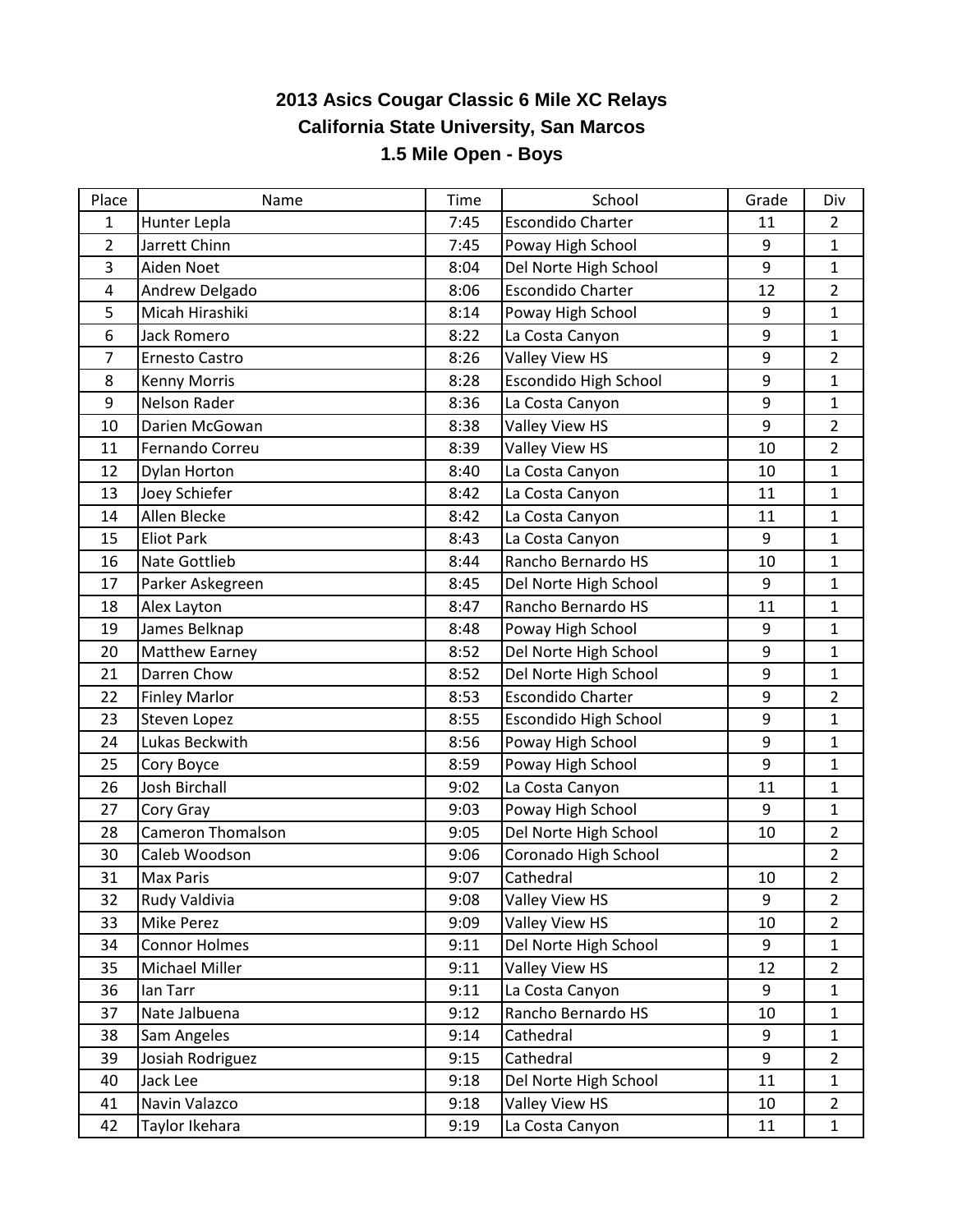| 43 | Kaili Takeda            | 9:19  | Rancho Bernardo HS       | 9                | $\mathbf{1}$   |
|----|-------------------------|-------|--------------------------|------------------|----------------|
| 44 | Connor Lennon           | 9:20  | Del Norte High School    | 9                | $\mathbf{1}$   |
| 45 | Diego Perez             | 9:21  | La Costa Canyon          | 9                | $\mathbf{1}$   |
| 46 | Kiefer Phelps           | 9:22  | <b>Escondido Charter</b> | 10               | $\overline{2}$ |
| 47 | <b>Patrick Clark</b>    | 9:23  | Coronado High School     |                  | $\overline{2}$ |
| 48 | <b>Josh Phelps</b>      | 9:23  | Del Norte High School    | 9                | $\mathbf{1}$   |
| 49 | Aidan Booth             | 9:24  | Cathedral                | 10               | $\overline{2}$ |
| 50 | <b>Blake Booker</b>     | 9:24  | Cathedral                | 11               | $\overline{2}$ |
| 51 | Jake Van Cleve          | 9:25  | Army and Navy Academy    | 10               | $\overline{2}$ |
| 52 | <b>Brandon Mitchell</b> | 9:26  | Poway High School        | 9                | $\mathbf{1}$   |
| 53 | Daniel Walsh            | 9:33  | Rancho Bernardo HS       | 11               | $\mathbf{1}$   |
| 54 | Alex Lou                | 9:34  | Poway High School        | 9                | $\mathbf{1}$   |
| 55 | Jaxon Guenther          | 9:34  | La Costa Canyon          | 10               | $\mathbf{1}$   |
| 56 | Isaiah Sanchez          | 9:35  | Valley View HS           | 9                | $\overline{2}$ |
| 57 | Jordan Perez            | 9:38  | <b>Escondido Charter</b> | 11               | $\overline{2}$ |
| 58 | <b>Patrick Greene</b>   | 9:39  | Cathedral                | 10               | $\overline{2}$ |
| 59 | Gavin Arrieta           | 9:40  | Valley View HS           | $\boldsymbol{9}$ | $\overline{2}$ |
| 60 | Jerome Henderson        | 9:41  | Valley View HS           | 9                | $\overline{2}$ |
| 61 | Joaquin Fuenzalida      | 9:41  | Poway High School        | 9                | $\mathbf{1}$   |
| 62 | <b>Alex Scott</b>       | 9:42  | La Costa Canyon          | 10               | $\mathbf{1}$   |
| 63 | Dane Affleck            | 9:44  | Poway High School        | $\boldsymbol{9}$ | $\mathbf{1}$   |
| 64 | <b>Riley Henderson</b>  | 9:46  | Cathedral                | 9                | $\overline{2}$ |
| 65 | Zach Nicholas           | 9:47  | Cathedral                | 11               | $\overline{2}$ |
| 66 | Ian Thurgood            | 9:48  | Cathedral                | 9                | $\overline{2}$ |
| 67 | <b>Mason Scott</b>      | 9:49  | La Costa Canyon          | 12               | $\mathbf{1}$   |
| 68 | <b>Grant Hickock</b>    | 9:52  | La Costa Canyon          | 11               | $\mathbf{1}$   |
| 69 | <b>Jeff Bauer</b>       | 9:59  | Poway High School        | 9                | $\mathbf{1}$   |
| 70 | Jesse Miyoshi           | 9:59  | Army and Navy Academy    | 11               | $\overline{2}$ |
| 71 | Aaron Loeffler          | 10:00 | Coronado High School     |                  | $\overline{2}$ |
| 72 | Callum Sydserff         | 10:04 | Rancho Bernardo HS       | 10               | $\mathbf{1}$   |
| 73 | Takashi Joubert         | 10:05 | Rancho Bernardo HS       | 9                | $\mathbf{1}$   |
| 74 | Mendel Baljon           | 10:06 | Poway High School        | 9                | $\mathbf{1}$   |
| 75 | Ryan Pisvena            | 10:06 | Rancho Bernardo HS       | 9                | $\mathbf{1}$   |
| 76 | <b>Ricky Gutierrez</b>  | 10:07 | Escondido High School    | 9                | $\mathbf{1}$   |
| 77 | Jonathan Downey         | 10:07 | Cathedral                | 11               | $\overline{2}$ |
| 78 | <b>Thomas Parker</b>    | 10:08 | La Costa Canyon          | 9                | $\mathbf{1}$   |
| 79 | Joshua Bowcutt          | 10:10 | El Camino High School    | 9                | $\mathbf{1}$   |
| 80 | Jack Schaefer           | 10:11 | Cathedral                | 9                | $\overline{2}$ |
| 81 | Raul Pacheco            | 10:14 | <b>Escondido Charter</b> | 9                | $\overline{2}$ |
| 82 | Mitchell Kadawaki       | 10:15 | Rancho Bernardo HS       | 9                | $\mathbf{1}$   |
| 83 | Carlos Gothan           | 10:16 | El Camino High School    | $\boldsymbol{9}$ | $\mathbf{1}$   |
| 84 | Jamison Hill            | 10:18 | Rancho Bernardo HS       | 9                | $\mathbf{1}$   |
| 85 | Victor Sanhez           | 10:19 | Valley View HS           | 10               | $\overline{2}$ |
| 86 | Celso Perez             | 10:23 | Escondido High School    | 9                | $\mathbf{1}$   |
| 87 | Eric Estepp             | 10:27 | Rancho Bernardo HS       | 10               | $\mathbf{1}$   |
| 88 | Terence Zegarra         | 10:33 | Cathedral                | 9                | $\overline{2}$ |
| 89 | David Lohmann           | 10:34 | Rancho Bernardo HS       | 9                | $\mathbf{1}$   |